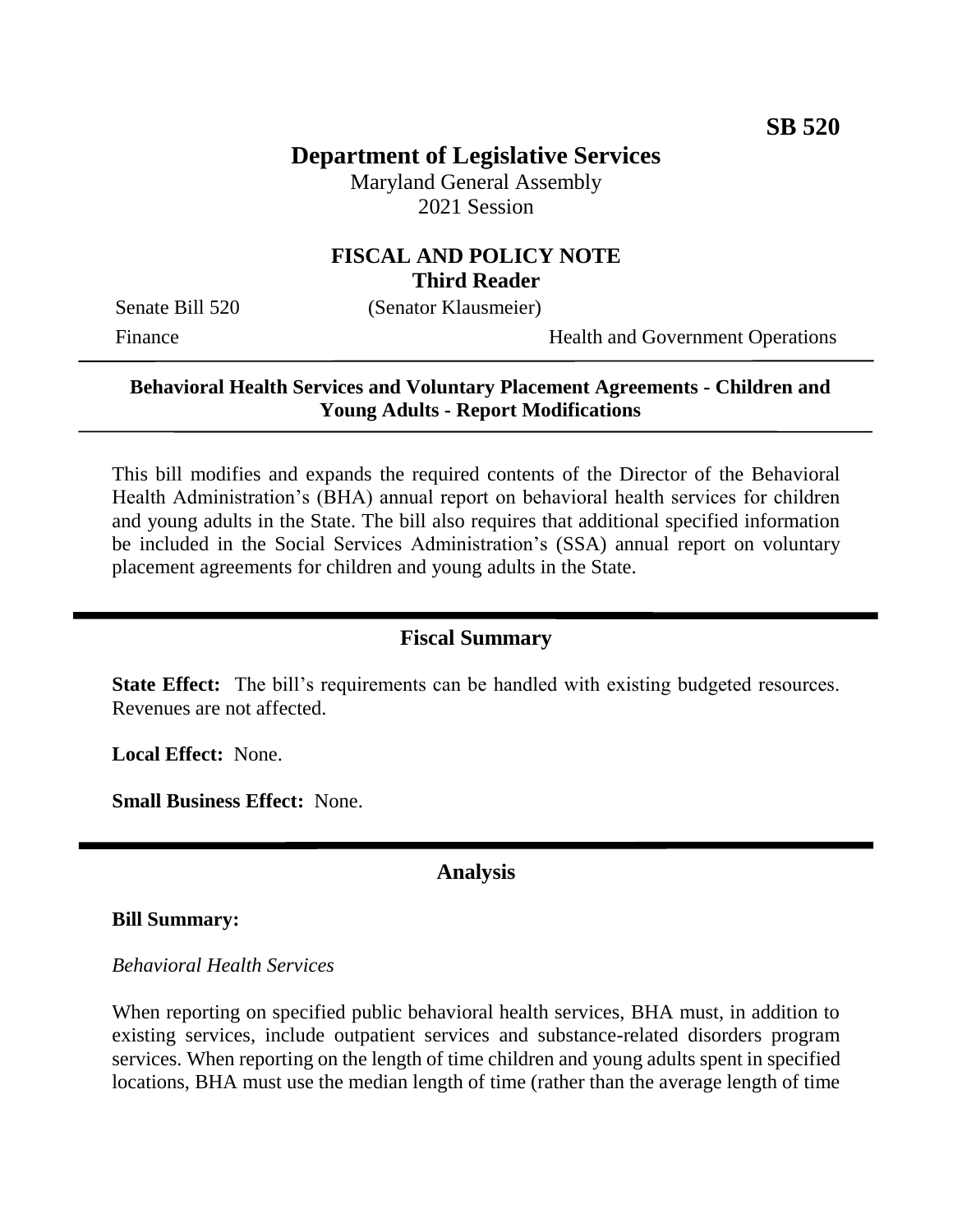under current law). When reporting on children and young adults who were readmitted, BHA must report the number who were readmitted within 30 days (rather than for a 30-day admission). BHA's annual report must also include the number of children and young adults admitted to residential treatment centers during the report year and the number and percentage of children and young adults who used a public behavioral health service provided through telehealth during the reported year. Data in the annual report must be grouped by race and ethnicity, as specified.

#### *Voluntary Placement Agreements*

In addition to existing requirements, SSA must include the total number of voluntary placement agreements that were requested for children with a developmental disability who are not also diagnosed with a behavioral health disorder. When a voluntary placement agreement is approved, SSA must report on the type of placement recommended (in addition to reporting on the type of initial placement made as required under current law).

**Current Law:** The Director of BHA in the Maryland Department of Health must prepare an annual report on behavioral health services for children and young adults. The report must include, for children and young adults, (1) the number and percentage who, during the reported year, were eligible for and used specified public behavioral health services; (2) the total expenditure and expenditure per individual for specified services; (3) the total cost per individual for all behavioral health services provided to the individual; (4) the average length of time individuals spent in emergency rooms pending psychiatric inpatient hospitalization or waiting for placement in a residential treatment center; (5) the number of 30-day readmissions at specified facilities; (6) the average length of stay at specified facilities; and (7) the number of discharges and residents at residential treatment centers. The report must group the required information by jurisdiction and by specified age groups.

SSA in the Department of Human Services must prepare an annual report on voluntary placement agreements for children and young adults. The report must include (1) the total number of voluntary placement agreements for children and young adults in the State that were approved, denied, and requested for specified reasons; (2) the reason for any denials; and (3) the type of initial placements for approved agreements. The report must group the required information into specified regions.

Both annual reports must be prepared in consultation with interested stakeholders and submitted to the Governor and the General Assembly.